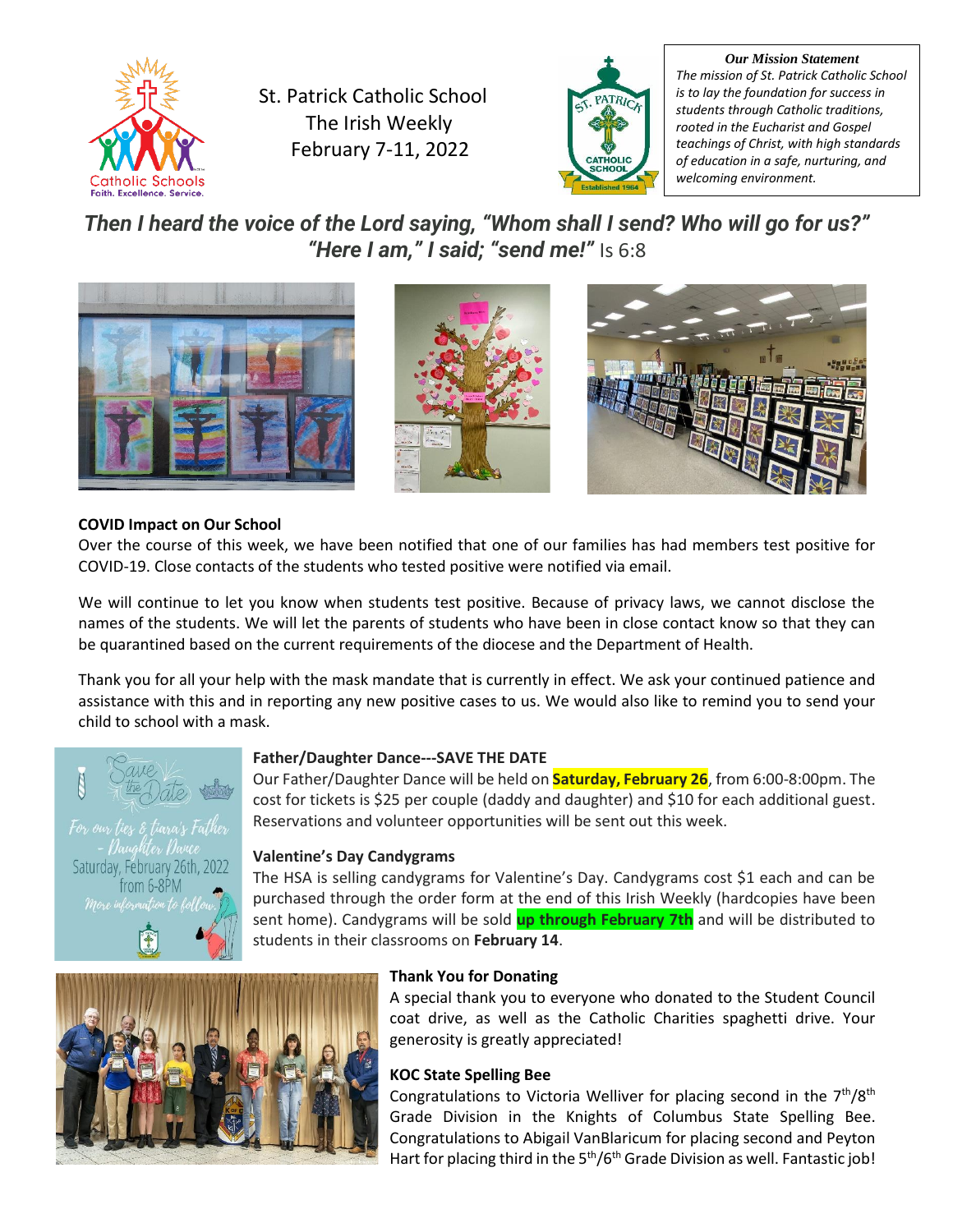

# **Registration is Now Open for 2022-2023**

#### **Art Show**

A HUGE Thank You to Mrs. Allen for coordinating this year's art show. It was amazing to see the Parish Hall transformed into an art exhibit. The students did incredible work, and it was such a pleasure to see it on display! If you purchased items but did not pick them up Thursday evening, they are in the school office. There is still time to purchase items to be shipped to you. Please use the link<https://artomeplus.com/st-patrick-scatholic32218/> to purchase items. Special thanks also go to Mrs. Ott and Mrs. Beasley for their assistance on the evening of the show.

The Registration window is now open for returning students for 2022-2023. The window remains open for returning students ONLY through **Wednesday, February 16**. On Thursday, February 17, the registration window opens for new students. After that, it becomes first-come, first-served based on our enrollment criteria (see the school handbook p. 5) until each classroom hits capacity (15 in PreK-3, 20 in VPK classes and 26 in grades K-8).

# **Health Reminders**

Please remember that your child must be fever-free (without fever-reducing medication) for 24 hours before returning to school after an illness. Also, please remember that if your child is absent for three consecutive school days, that we need a note from a doctor to be given to the office upon their return.

# **Lunch Volunteers Needed**

We are looking for 1-2 parents to volunteer to assist with lunchroom during the week. Our lunch periods run from 11:00-12:30. If you would like to volunteer to help in the lunchroom, please contact the school office.

#### **Service Hours Update**

Please remember that each family, with the exception of VPK families, is required to perform 20 service hours for our school community. If you have already completed hours, please make sure that they are entered into FACTS. If you are not sure how to do this, contact the school office. The deadline for submitting hours is **Friday, April 29**. There is a financial penalty for each hour that has not been completed by a family.

#### **Request from the HSA**

The HSA is looking for 10 5-gallon or 10-gallon water jugs (like the ones used for water coolers) for an upcoming project. If you have any that you would like to donate, please drop them off at the school office. The HSA Board thanks you for your help with this upcoming project.

# **This Week-At-A-Glance**

#### **Monday, February 7**

- Registration for returning students is open
- HSA Valentine Candygram Sale—**FINAL DAY**
- Catholic Charities spaghetti sauce drive—**FINAL DAY**

# **Tuesday, February 8**

- Registration for returning students is open
- Soccer Shots on Campus
- Reconciliation Prep Class 6-7:30pm

#### **Wednesday, February 9**

• Registration for returning students is open

#### **Thursday, February 10**

• Registration for returning students is open

#### **Friday, February 11**

• Registration for returning students is open